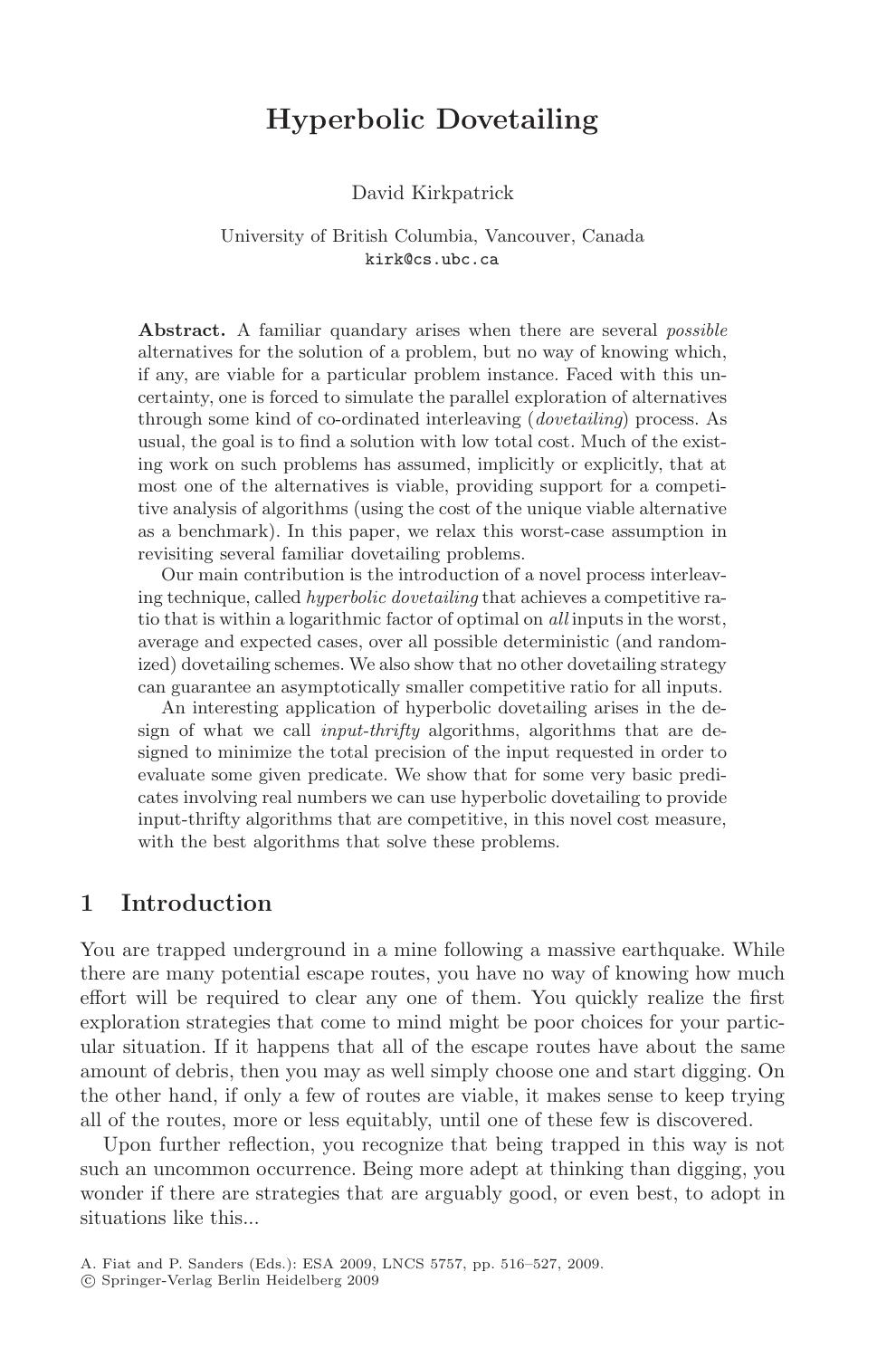#### **1.1 Dovetailed Execution of Multiply-Viable Process Sets**

Finding an escape route in a mine has much in common with problems that arise in many computational settings where several possible avenues are available for the solution of a problem but there is no way of knowing which, if any, are viable (or adequately efficient) for a particular problem instance. Faced with this uncertainty, we elect to simulate their parallel exploration through some kind of co-ordinated interleaving (dovetailing) of their associated processes. The goal, of course, is to find a solution with low total cost. (Examples include geometric or graph search, the synthesis of hybrid algorithms based on a suite of heuristics, and adaptive raising strategies.) Existing work on such problems invariably makes the assumption that at most one of the processes is viable. This provides support for a competitive analysis of algorithms (using the cost of running the unique viable process alone as a benchmark). Algorithms with optimal competitive ratios, based on variants of round-robin doubling search, have been formulated for a large variety of such problems  $[2,6,8,9,10,13,16]$ .

Competitive analysis was introduced to provide a more realistic alternative to worst-case analysis, which in our setting would make all strategies equivalent since each could, with sufficiently bad input, be forced to run an arbitrarily long time. However, it is similarly unrealistic in many scenarios, including those mentioned above, to adopt the worst-case assumption that at most one of the underlying process is viable.

In this paper, we relax this assumption in revisiting some of these dovetailing problems. Our contributions are of four types: (i) we formulate a natural notion of intrinsic cost that provides a basis for a modified form of competitive analysis that can be applied in this more general setting; (ii) we introduce a non-uniform process interleaving technique, called hyperbolic dovetailing, that can be viewed as a hybrid (or mixture) of a family of bounded depth-first strategies covering the full spectrum between a pure breadth-first (i.e. round robin) and a pure depthfirst strategy, (iii) we prove that hyperbolic dovetailing achieves a competitive ratio that is within a logarithmic factor of optimal on all inputs in the worst, average and expected cases, over all possible deterministic (and randomized) dovetailing schemes, and (iv) we prove that no other dovetailing strategy can guarantee an asymptotically smaller competitive ratio for all inputs.

Our work was motivated, in part, by the need to develop efficient algorithms in computational settings in which knowledge about the input is incomplete but extendable. For instance, input numbers may initially be known only up to some precision, and additional precision may be obtainable, but only at a high cost. Here are two examples for such a scenario: 1) the input numbers are initially the result of cheap measurements, and with further, more elaborate measurements additional precision can be obtained; 2) the input numbers are produced bit by bit by a computational process such as root-finding via bisection. In such scenarios it is of interest to design algorithms that solve the problem using as little total input precision as possible.

We show that the hyperbolic dovetailing technique can be applied to the design of algorithms for certifying certain simple properties of a set of input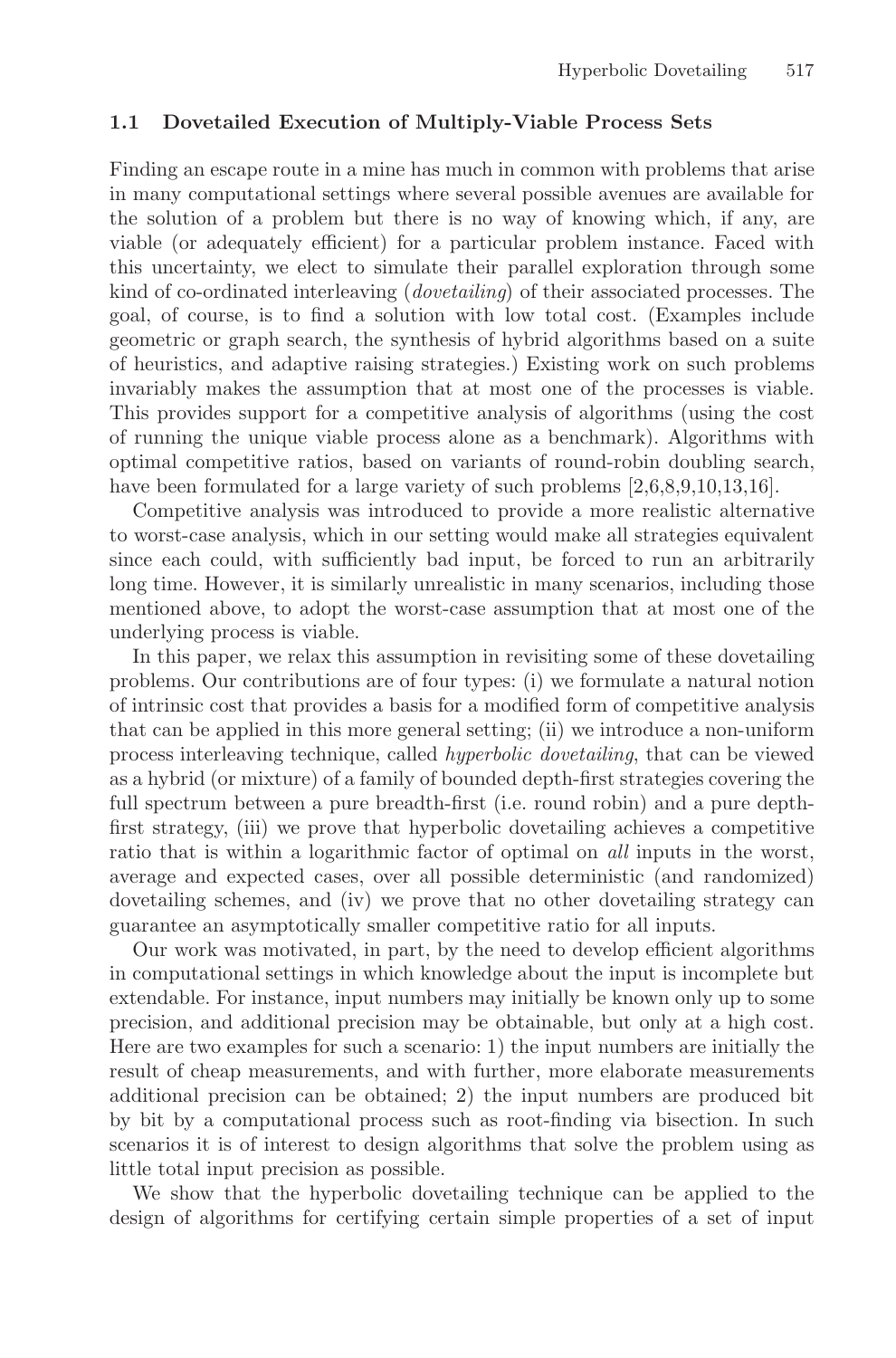numbers, with the goal of minimizing the number of input bits that need to be examined by the algorithm, for each set of possible inputs. We refer to this as the *leading-input-bits-cost*, or LIB-cost, of the algorithm. Algorithms whose LIB-cost is "small", in some quantifiable sense, relative to the intrinsic LIB-cost for every input, are said to be *input-thrifty* algorithms.

#### **1.2 Multi-list and Cow-Path Traversal Problems**

The following *multi-list traversal* problem captures the essence of the mineescape-route search problem; it is a simplified version of other multi-process dovetailing problems that we wish to study and, as such, it allows us to introduce our strategies and analyses in their most basic setting. Let  $\mathcal L$  be a given multi-list, that is a sequence of m not-necessarily-finite-length lists. Let  $\lambda_i$  denote the length of the *i*-th longest list in  $\mathcal{L}$ , so  $\infty \geq \lambda_1 \geq \lambda_2 \geq \ldots \geq \lambda_m$ . The goal is to traverse at least one list to its end, while minimizing the total cost (the number of list positions examined). In general, we assume that the (multi)set of list lengths  $\Lambda = {\lambda_1, \lambda_2, ..., \lambda_m}$  is not known to the strategy, and we do worst-case or average-case analysis over the set of all multi-lists with associated lengths set  $\Lambda$  (what we refer to as *presentations* of  $\Lambda$ ). However, for the sake of comparison, we also consider the the behaviour of strategies that know Λ (so, they are not constrained to run efficiently, or even terminate correctly, for multi-lists outside of this restricted class).

Our multi-list traversal problem bears a strong resemblance to what has come to be known as the m-lane cow-path problem. An instance of the cow-path problem specifies a sequence of m rays (lanes) of unbounded length incident on a common origin (crossroad). A goal (pasture) lies at some unknown distance d from the origin along some (unknown) ray. The objective is to to formulate a provably good strategy for an agent (cow) to reach the goal, starting from the origin.

The cow-path problem was introduced by Baeza-Yates et al. [2] as a simple graph-theoretic abstraction of search problems in the plane. It has been studied in several variations including directionally dependent traversal costs, turnaround penalties, shortcuts and dead-ends [6,8,12,13,15]. It has also been analysed in terms of worst-case and average-case competitive ratio (using the distance d as a benchmark), as well as in a game-theoretic framework [2,9,10,16,17,18].

Essentially the same ideas as those used in solving the cow-path problem have been used in the synthesis of deterministic and randomized hybrid algorithms with optimal (or near optimal) competitive ratios [1,9]. The setting is one in which there are a number of *basic* algorithms which might (or might not) be useful in solving some problem. The goal is to synthesize a hybrid algorithm from these basic components by some kind of dovetailing process. In this context, memory limitations may impose restrictions on the number of processes that can be suspended at any given time (the alternative being a complete restart with successively larger computation bounds).

As we have already suggested, the multi-list traversal problem provides a natural generalization of the cow-path problem in which every ray leads to a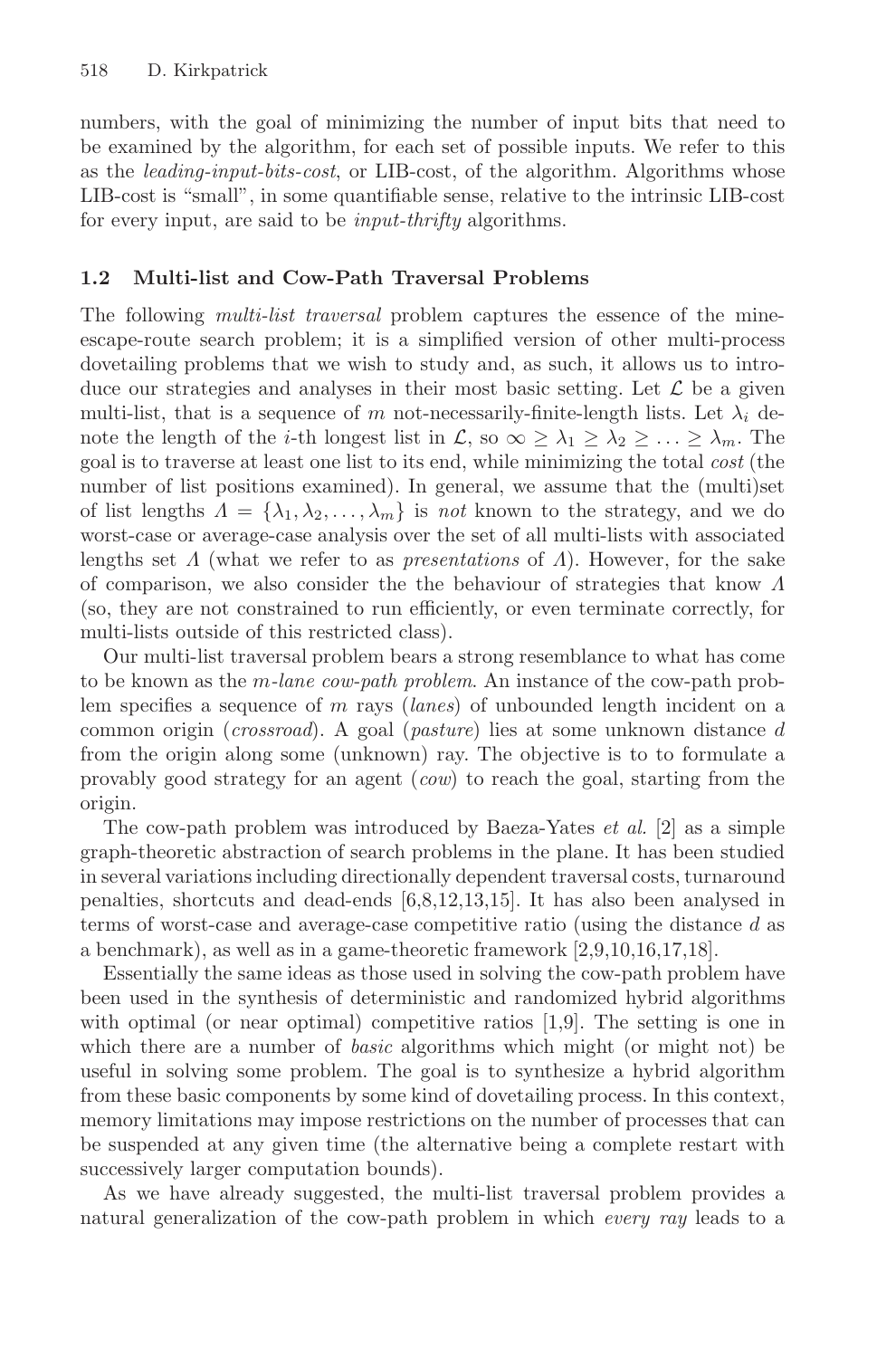goal (perhaps arbitrarily far from the origin) Of course, the list traversal cost is not the same as that employed in the cow-path problem; in particular, it does not take into account the cost of re-traversal of paths. However, as we shall see later, our multi-list traversal algorithm can be implemented in such a way that the two traversal cost functions agree to within a small constant factor, without increasing the total list traversal cost by more than a small constant factor.

#### **1.3 Competitive Analysis**

In order to formulate a compelling notion of competitiveness (in the spirit of [19]) for our multi-list traversal problems, we need to specify some measure of inherent complexity that permits us to distinguish easy from more difficult problem instances. The objective, of course, is to formulate adaptive strategies that run relatively more efficiently on instances of relatively low inherent complexity.

One natural candidate is simply the length of the shortest list. Since this corresponds to the length of the shortest proof that some specified list has some specified length, we refer to this as the *minimum certification cost* of the instance. Clearly this provides a lower bound on the cost of any multi-list traversal strategy, and is realizable by a strategy that knows (or correctly guesses) the identity of the shortest list. It also coincides with the notion of inherent complexity that underlies the competitive analysis used for the conventional  $m$ -lane cow-path problem.

In general, however, traversal strategies must deal with uncertainty in both the set  $\Lambda$  of numbers that correspond to the path lengths (and completely determine the minimum certification cost) and the presentation of these numbers as a sequence (that is their assignment to individual paths). For a given set  $\Lambda$ , we specify the maximum-traversal-cost of an algorithm  $A$  for  $\Lambda$ , and then define the intrinsic maximum-traversal-cost of  $\Lambda$  to be the minimum, over all algorithms A that are only guaranteed to solve the problem for multi-lists that are presentations of  $\Lambda$ , of the maximum-traversal-cost of  $\mathcal A$  for  $\Lambda$ . These definitions resemble refinements of competitive analysis (in particular, the so-called relative worst order ratio) introduced to provide a more meaningful/sensitive analysis for certain on-line algorithms [3,4,5,11]. (See [7] for a comprehensive overview of these alternative measures.)

It turns out to be reasonably straightforward to specify the intrinsic maximumtraversal-cost of an arbitrary input set  $\Lambda$  in this way. With this in hand, we do competitive analysis of two types: (i) with respect to the family of algorithms that are constrained to answer correctly only when the input multi-list is a presentation of  $\Lambda$  (i.e. relative to the intrinsic maximum traversal-cost); and (ii) with respect to the family of algorithms that are constrained to answer correctly only when its input multi-list is a presentation of some input set  $\Lambda'$  whose intrinsic maximumtraversal-cost is the same as that of Λ.

In the former case, we show that our algorithms are competitive to within a logarithmic factor. More precisely, for every set  $\Lambda$ , if  $\xi(\Lambda)$  denotes the intrinsic maximum-traversal-cost of input set  $\Lambda$ , then our algorithm achieves maximumtraversal-cost  $O(\xi(\Lambda) \log \min{\{\xi(\Lambda),|\Lambda|\}})$ . In the latter case, we show that our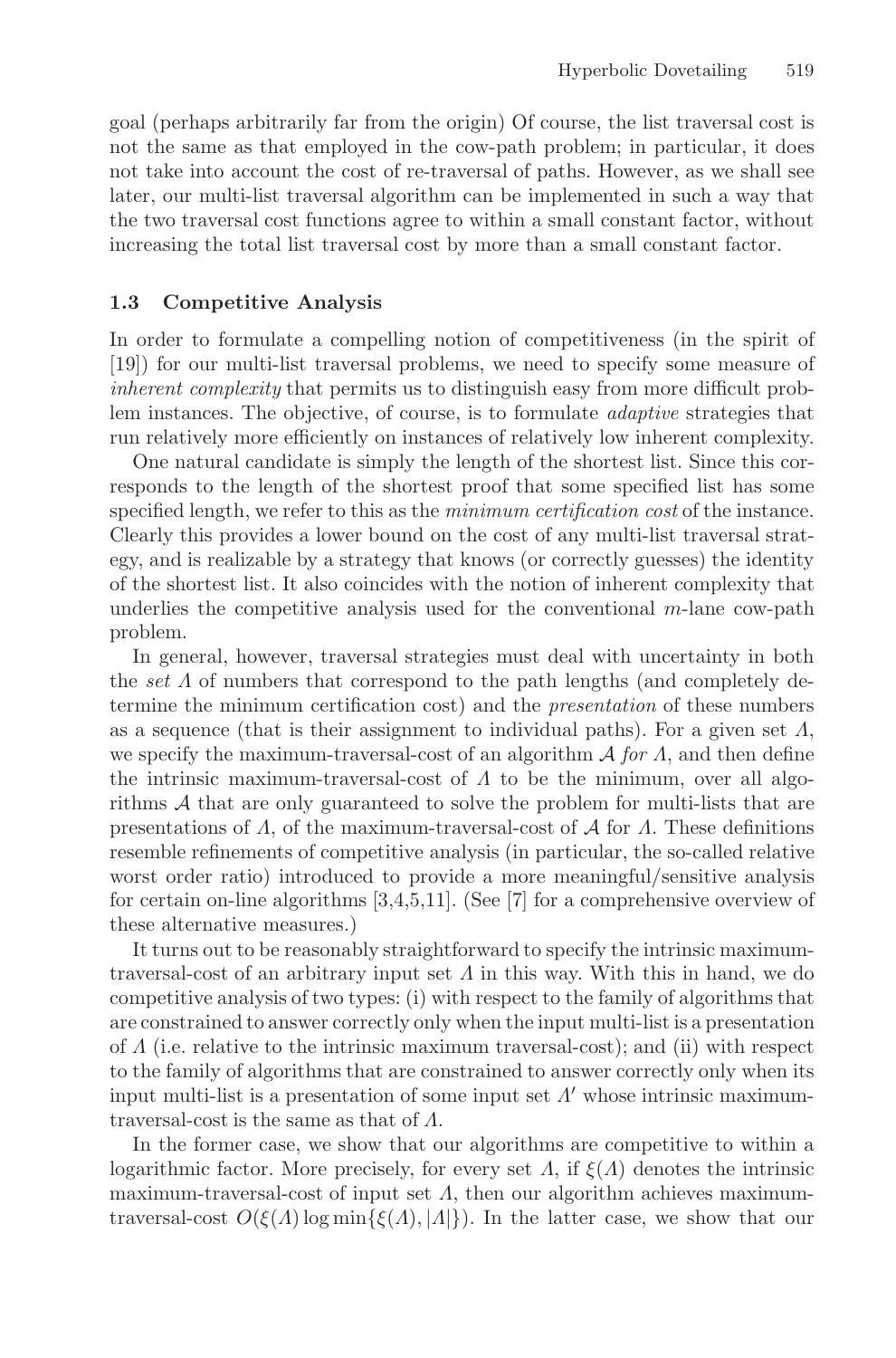algorithms are competitive in maximum-traversal-cost to within a constant factor. We also develop similar results for average-traversal-cost.

Results that have striking similarities to those in this paper were presented by Luby et al. [14] for the problem of minimizing the expected time to complete the execution of Las Vegas algorithms (which can be viewed as an infinite sequence of deterministic algorithms with unknown completion times).

# **2 Multi-list Traversal Strategies**

Let  $\Lambda$  be a (multi)set of m (positive) list lengths, and let  $\lambda_i$  denote the *i*th largest element of  $\Lambda$ , for  $1 \leq i \leq m$ . We denote by  $\mathcal L$  a generic presentation of  $\Lambda$  (that is, a multi-list whose associated set of list lengths coincides with  $\Lambda$ ).

### **2.1 Intrinsic Maximum-Traversal-Cost and Average-Traversal-Cost**

We define the maximum-traversal-cost of some multi-list traversal strategy  $\mathcal A$ on  $\Lambda$  to be the maximum cost of  $\mathcal A$  over all multi-list presentations of  $\Lambda$ . The intrinsic maximum-traversal-cost of  $\Lambda$ , denoted  $\xi(\Lambda)$ , is the minimum, over all multi-list traversal strategies  $A$  of the maximum-traversal-cost of  $A$  on  $\Lambda$ .

**Theorem 1.**  $\xi(\Lambda) = \min_{1 \leq i \leq m} i \lambda_i$ .

*Proof.* Consider any multi-list traversal strategy  $A$  that works correctly on all presentations of Λ. Such a strategy specifies a sequence of traversal steps that culminates in the discovery of the end of some list. At any point in time, up to termination, the strategy has traversed the *i*-th list to some depth  $d_i$ . Provided that  $\hat{d}_i$ , the *i*-th largest element of  $\{d_1, \ldots, d_m\}$ , satisfies  $\hat{d}_i < \lambda_i$ , for  $1 \leq i \leq m$ , the strategy will have not terminated for at least one multi-list presentation of A. Thus, at termination, we must have  $\hat{d}_i = \lambda_i$ , for some i, and  $\hat{d}_j \geq \lambda_i$ , for all j,  $1 \leq j < i$ . It follows that A must explore at least  $\min_{1 \leq i \leq m} i \lambda_i$  list positions.

On the other hand, if  $i_A = \text{argmin}_{1 \leq i \leq m} i \lambda_i$ , then the strategy that explores lists to fixed depth  $\lambda_{i\Lambda}$ , in any sequence, will never explore more than  $\min_{1 \leq i \leq m} i\lambda_i$  list positions.

In the average case, where the average is taken over all presentations of the given length set  $\Lambda$ , we can hope to get away with something considerably less than the intrinsic maximum-traversal cost. We note that the average case behaviour of any deterministic multi-list traversal strategy is realized as the expected behaviour of a two-phased randomized algorithm that first randomly permutes the indices of the lists in the input multi-list and then continues in an entirely deterministic fashion. Thus, a lower bound on the expected cost of any randomized list-traversal strategy is also a lower bound on the average-case cost of (deterministic) list traversal.

Consider first the fixed-depth traversal strategy (denoted  $FDT(d)$ ), already encountered, that explores the lists, one after another, to some fixed depth  $d$ , stopping if and when some list is completely traversed.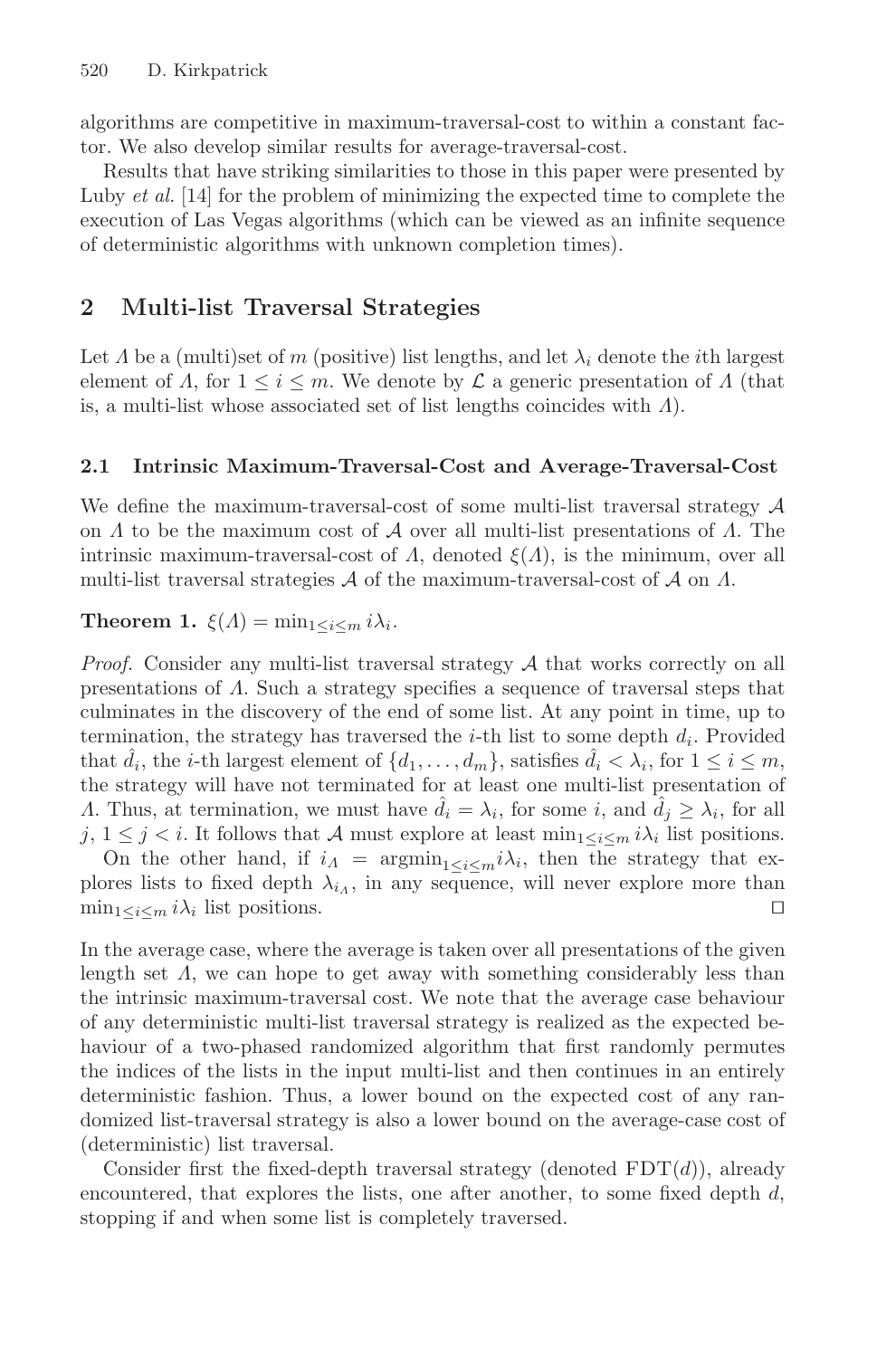**Lemma 1.** Strategy  $FDT(\lambda_k)$  solves the multi-list traversal problem, with average cost (over all presentations of  $\Lambda$ ) at most  $\lambda_k(m+1)/(m-k+2)$ .

*Proof.* By definition, at least  $m - k + 1$  of the lists have length at most  $\lambda_k$ . Since lists are explored to depth  $\lambda_k$ , it suffices to argue that, among all possible permutations of the input lists (i.e. all possible presentations of  $\Lambda$ ) the average position of the first list with length at most  $\lambda_k$  is at most  $(m+1)/(m-k+2)$ . (Equivalently, this is the expected position of the first 1 in a random permutation of a binary string of length m containing  $n - k + 1$  1's.) □

Let  $\bar{i}_A = \arg \min_{1 \le i \le n} {\lambda_i / (m - i + 2)}$ . Then, assuming that  $\Lambda$  is known, a strategy, namely  $FDT(\lambda_{\bar{i}_A})$ , exists that solves the list traversal problem with average cost at most  $m\lambda_{\bar{i}_A}/(m-\bar{i}_A+2)$ . Thus the *intrinsic average-traversal-cost* of the list length set  $\Lambda$ , which we denote by  $\bar{\xi}(\Lambda)$ , is at most  $m\lambda_{\bar{i}\Lambda}/(m-\bar{i}\Lambda+2)$ .

As it turns out, this bound is essentially tight:

**Lemma 2.** Any randomized multi-list traversal strategy B that terminates after at most  $m\lambda_{\bar{i}_A}/3(m-\bar{i}_A+2)$  steps on all presentations of  $\Lambda$ , fails with probability at least one half on a random presentation of  $\Lambda$ .

Proof. Since an adversary is free to choose the least favourable list indexing, the expected cost of strategy  $\beta$ , forced by an adversary, is at least that which is required for a random permutation of the input lists. Hence, we can assume that  $\beta$  behaves the same on all list orderings (without loss of generality, it begins by randomly permuting the lists) and thus the *i*-th list has length  $\lambda_{\pi(i)}$ , for some random permutation  $\pi$ .

Denote the expression  $m\lambda_{\bar{i}_A}/(m - \bar{i}_A + 2)$  by  $c_A$ . To prove the desired result, it suffices to argue that any randomized list-traversal strategy that has been modified to terminate after exploring at most  $c_A/3$  list positions, must fail (i.e. not complete the traversal of any list) with probability at least 1/2. We note that any such truncated list-traversal strategy can be interpreted as a probability distribution over the set of all (deterministic) traversals where list  $i$  is traversed to depth  $d_i$  and  $\sum_{1 \leq i \leq n} d_i \leq c_{\Lambda}/3$ .

Because the list indices are assigned randomly, we can assume, without loss of generality, that  $d_1 \geq d_2 \geq \ldots \geq d_m$ . We will argue that every such  $(d_1, d_2, \ldots, d_m)$ traversal fails with probability at least 1/2. Let  $\hat{\Lambda} = {\hat{\lambda}_1, \ldots, \hat{\lambda}_m}$ , where  $\hat{\lambda}_i =$  $(m-i+2)c_A/m$ , for  $1 \leq i \leq m$ . Since  $\hat{\lambda}_i \leq \lambda_i$ , for  $1 \leq i \leq m$ , and  $\bar{\xi}(\hat{\Lambda}) = \bar{\xi}(\Lambda)$ , it suffices to prove the result under the assumption that  $\Lambda = \Lambda$ . Furthermore, since the strategy need only work for presentations of  $\Lambda$ , there is no loss of generality in assuming that the strategy exploits the knowledge that all of the  $\lambda_i$  values are integral multiples of  $c_A/m$  and thus the exploration depth values  $d_1, d_2, \ldots, d_m$  satisfy  $d_i = k_i c_A/m$ , for some integers  $k_1 \geq k_2 ... \geq k_m \geq 0$ .

Since  $\sum_i k_i = \sum_i d_i m/c_A \leq m/3$ , it follows that  $k_i = 0$ , for  $m/3 < i \leq m$ . Furthermore, since  $\lambda_j > d_i$  just when  $j < m - k_i + 2$ , at least  $m - k_i$  of the lists have length greater than  $d_i$ . Thus, Pr(failure) =  $\prod_{j=1}^m \Pr(\lambda_{\pi(i)} > d_j)$  ≥  $\prod_{j=1}^m \left( \frac{m-j+1-k_j}{m-j+1} \right) = \prod_{j=1}^{m/3} \left( \frac{m-j+1-k_j}{m-j+1} \right)$ . If we relax the constraint that  $k_i \ge k_j$ ,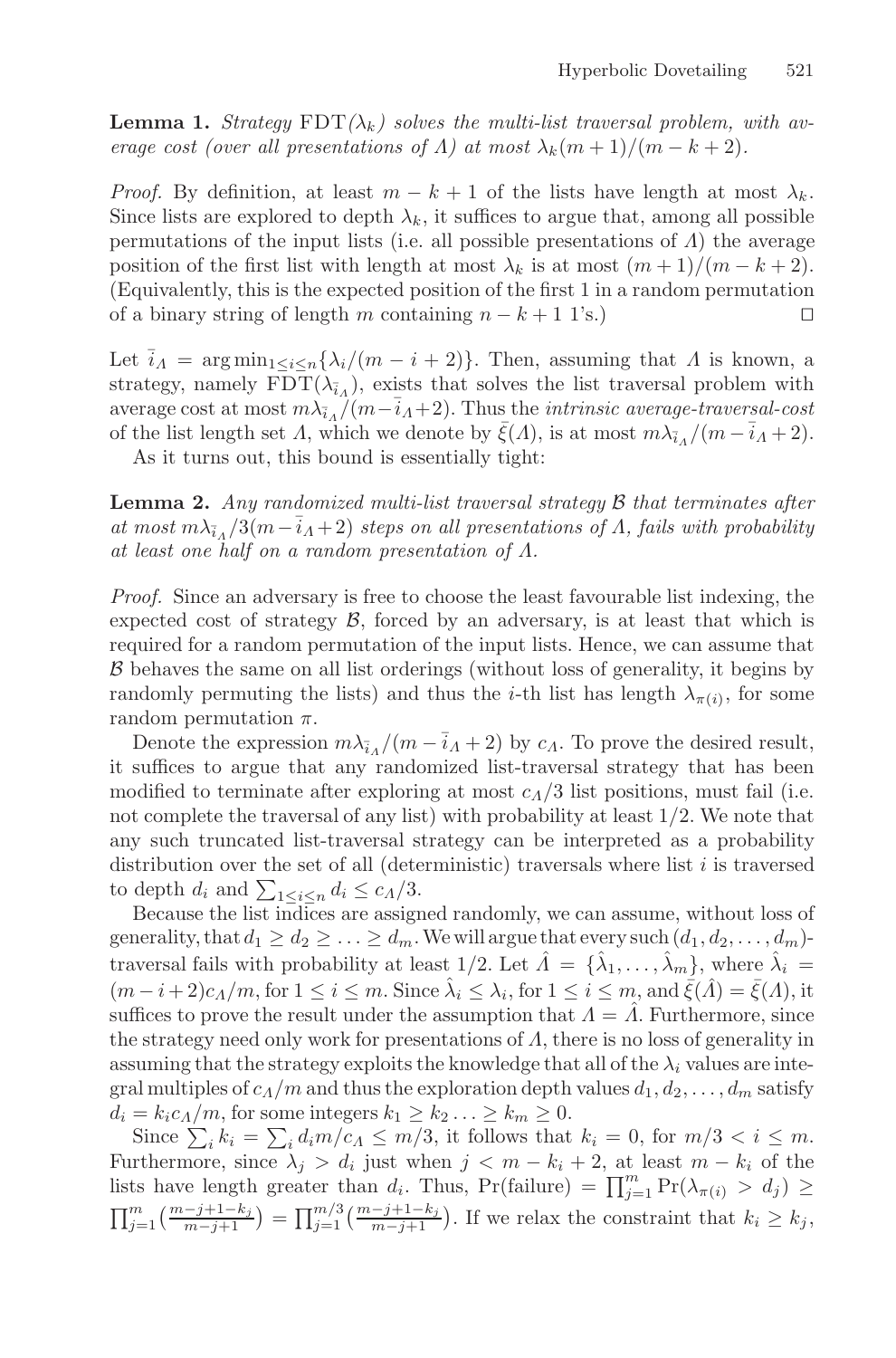for  $i \leq j$ , the expression  $\prod_{j=1}^{m/3} \left( \frac{m-j+1-k_j}{m-j+1} \right)$  is minimized when  $k_{m/3} = m/3$  and  $k_j = 0$ , for  $j < m/3$ . Hence, Pr(failure)  $\geq 1/2$ .

**Corollary 1.** The average cost of any deterministic multi-list traversal strategy, over all presentations of  $\Lambda$ , is at least  $m\lambda_{\bar{i}}/6(m-\bar{i}_A+2)$ , even if  $\Lambda$  is known.

**Theorem 2.**  $\bar{\xi}(A) = \Theta(m\lambda_{\bar{i}_A}/(m - \bar{i}_A + 2)).$ 

#### **2.2 Competitive Ratio of Conventional Dovetailing Strategies**

It is instructive to analyse the competitive ratios achieved by two familiar dovetailing strategies applied to multi-list traversal. These correspond to the extremes of uniformity in traversal of lists; breadth-first (usually called round-robin) traversal explores all lists in a completely equitable fashion and depth-first traversal chooses one list and explores it to its end.

**Theorem 3.** For both the maximum and average-traversal-costs, the competitive ratio of breadth-first traversal is  $\Omega(m)$  and the competitive ratio of depth-first traversal is unbounded.

*Proof.* Suppose first that we have a multi-list whose associated length set  $\Lambda$ consists of one finite value d and  $m-1$  infinite (or arbitrarily large) values. In this case, it is easy to confirm that the intrinsic maximum-traversal-cost of  $\Lambda$ ,  $\xi(\Lambda)$ , satisfies  $\xi(\Lambda) = md$  and the intrinsic average-traversal-cost of  $\Lambda$ ,  $\xi(\Lambda)$ , satisfies  $\overline{\xi}(\Lambda) = \Theta(d)$ . This coincides with the familiar observation that an adversary can "hide" the identity of the sole finite list until all other lists have been explored to depth at least d. Breadth-first traversal achieves maximum-traversal-cost and average-traversal-cost  $\Theta(md)$ , but depth-first traversal has an unbounded cost in this case, for both maximum-traversal-cost and average-traversal-cost.

On the other hand, if we have a multi-list whose associated length set Λ consists of m lists all of which have the same length d, then  $\xi(\Lambda)$  and  $\xi(\Lambda)$  are both  $\Theta(d)$  (despite the fact that the minimum certification cost d is the same as in the previous example). In this case the intrinsic maximum-traversal-cost is achieved by any depth-first traversal but breadth-first traversal has maximumtraversal-cost and average-traversal-cost  $\Theta(md)$ .

### **2.3 Hyperbolic Dovetailing**

We now introduce a novel multi-list traversal strategy that makes use of a technique that we call *hyperbolic dovetailing*. The strategy maintains an indexing of all the list positions in the input multi-list and, in terms of this indexing, defines a *rank* function on the next unexplored position of each list. The traversal explores positions in order of increasing rank until some list is exhausted. In general, the rank of the t-th position of the  $i$ -th list (in the input order) is just the product  $ti$ . Thus if we view the list positions as points in the plane (where the t-th position of the i-th list has coordinates  $(i, t)$ , the positions are examined in the order encountered by a hyperbola  $t = c/i$ , for increasing values of c (see Fig. 1(b)). This interpretation explains the term "hyperbolic dovetailing".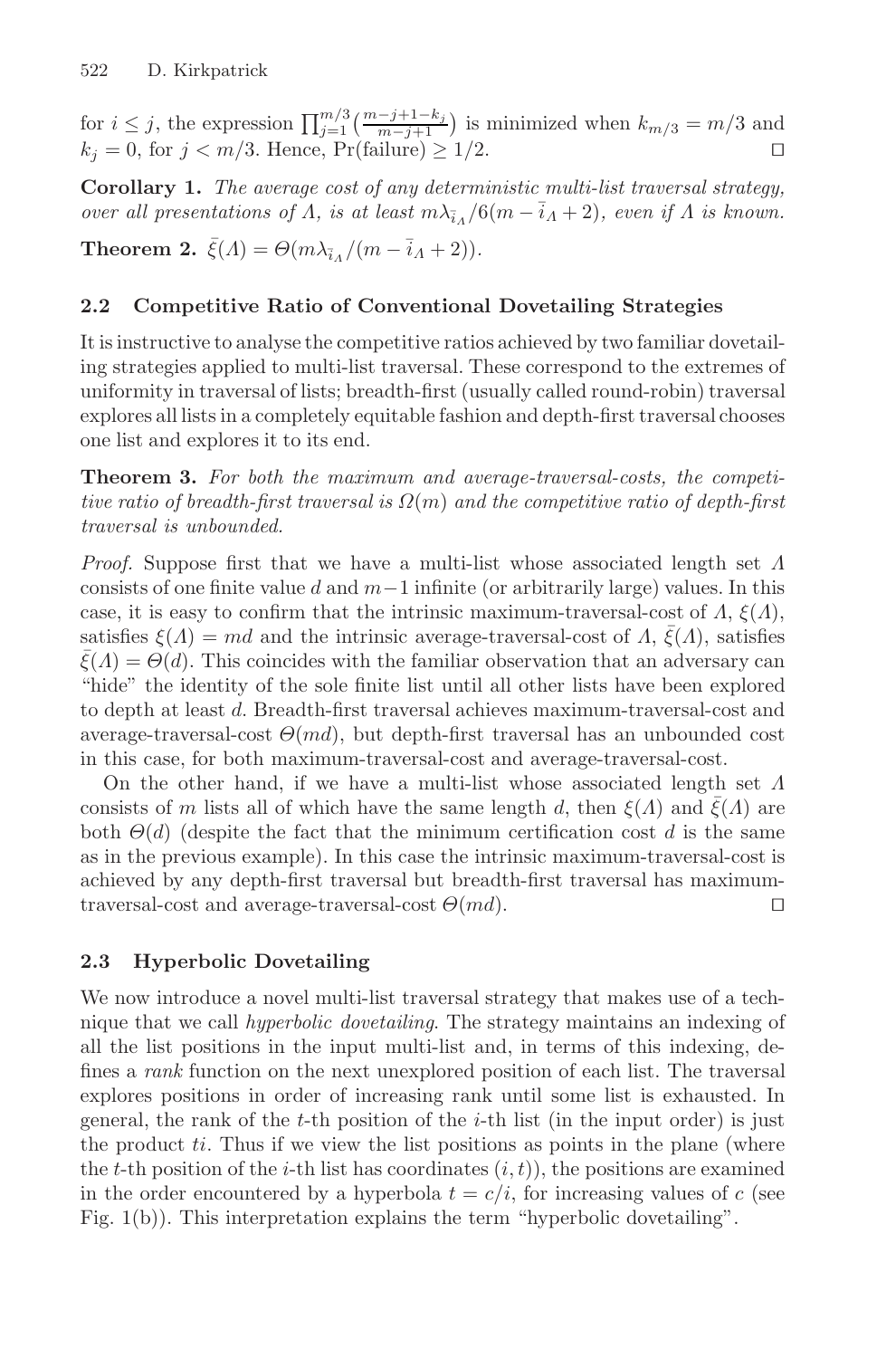





**Fig. 1.**

```
Hyperbolic-Traversal
```

```
c \leftarrow 1:
```
**repeat** until some list is fully explored **for**  $i = 1$  to m **do** continue exploration of list i up to depth  $|c/i|$ ; increment c;

### **2.4 Worst-Case Competitive Case Analysis of Hyperbolic Traversal**

Here we argue that hyperbolic traversal is competitive, up to a logarithmic factor, even against strategies that know the set of list lengths.

**Theorem 4.** The hyperbolic-traversal strategy solves the multi-list traversal problem for a multi-list with associated length set  $\Lambda$ , with maximum-traversalcost  $O(\xi(\Lambda) \lg \min\{|A|, \xi(\Lambda)\})$ .

Proof. Suppose that the last list position explored in the hyperbolic traversal has rank c. Then (i)  $c \leq \xi(\Lambda)$ , and (ii) the total number of list positions traversed is  $O(c \lg \min\{m, c\})$ . Point (i) follows from Theorem 1. Point (ii) follows from the fact that, according to our hyperbolic traversal, all of the explored positions in each list have rank at most c and, since there are at most  $|c/t|$  positions of rank at most c in the t-th list, the number of list positions explored is bounded above by  $\sum_{t=1}^{m} |c/t| \leq \sum_{t=1}^{\min\{m,c\}} c/t \leq c + \int_{1}^{\min\{m,c\}} \frac{c}{t} dt = c(1 + \ln \min\{m, c\}).$ 

Furthermore, the logarithmic competitiveness bound is the best that one could hope for in a general strategy.

**Theorem 5.** Any deterministic list-traversal strategy that behaves correctly on all multi-list presentations of length sets  $\Lambda$  satisfying  $\xi(\Lambda) = \xi_0$ , must have maximum-traversal-cost at least  $\xi_0$  ln min $\{|A|, \xi_0\}$ , on at least one such presentation.

*Proof (Sketch)*. We define a family of canonical input length sets  $\Lambda$ , with  $\xi(\Lambda)$  =  $\xi_0$  and argue that any deterministic traversal strategy that explores fewer than  $\xi_0$  ln  $\xi_0$  list positions must, in the worst case, fail to complete the traversal of at least one presentation of some  $\Lambda$  in this family.  $\square$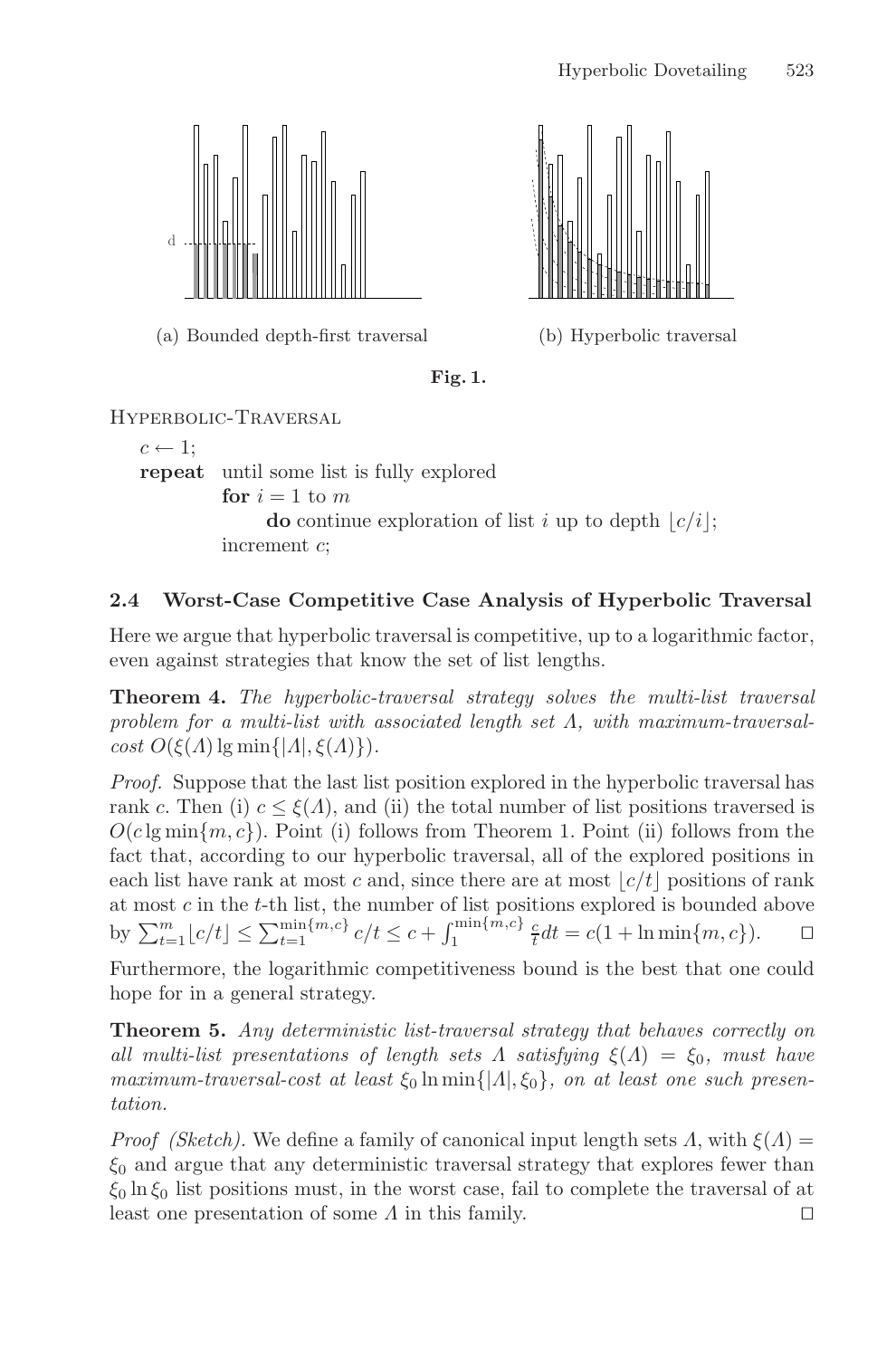#### **2.5 Average and Expected Case Competitive Analysis of Hyperbolic Traversal**

We now turn to the average case behaviour of our hyperbolic multi-list traversal strategy. As in the worst case, hyperbolic traversal is competitive, up to a logarithmic factor, even against strategies that know the set of list lengths.

**Theorem 6.** The hyperbolic-traversal strategy solves the multi-list traversal problem for a multi-list with associated length set  $\Lambda$  with average-traversal-cost  $O(\bar{\xi}(A) \lg \min\{|A|, \bar{\xi}(A)\}).$ 

*Proof.* Let  $T^{(j)} = \{\delta_1^{(j)}, \ldots, \delta_m^{(j)}\}$ , where  $\delta_i^{(j)} = \lambda_j$ , for  $j \le i \le m$  and  $\delta_i^{(j)} = \infty$ , for  $i < j$ . By the monotonicity of average traversal cost, avg-trav-cost( $\Lambda$ )  $\leq$  $\min_{1 \leq j \leq m} \arg\text{-}trav\text{-}cost(T^{(j)})$ . Given this is suffices to prove that for the hyperbolic-traversal strategy avg-trav-cost $(T^{(j)})$  is  $O(\hat{c}_j \ln \hat{c}_j)$ , where  $\hat{c}_j = \lambda_j m/$  $(m - j + 1).$ 

By the nature of  $T^{(j)}$ , any strategy discovers the end of a list at depth exactly  $\lambda_j$ . But, since exactly j − 1 lists have length greater than  $\lambda_j$ , the probability that the number of lists that need to be explored exceeds  $m/(m-j+1)$  (which happens just when the first  $m/(m-j+1)$  lists all have length exceeding  $\lambda_j$ ) is just  $\binom{j-1}{m/(m-j+1)}/\binom{m}{m/(m-j+1)} < \left(\frac{j-1}{m}\right)^{m/(m-j+1)} < \left(\frac{1}{e}\right).$ 

Since the hyperbolic-traversal strategy explores  $\lfloor c/\lambda_j \rfloor$  lists to depth  $\lambda_j$  when its traversal parameter has the value c, it follows that the event, denoted  $\tau_t$ , that it fails to terminate by the time its traversal parameter reaches  $t\hat{c}_j$  has probability at most  $\left(\frac{1}{e}\right)^t$ . As we have already seen, if  $\tau_t$  holds, the total exploration cost is  $O(t\hat{c}_j \lg(t\hat{c}_j))$ . Thus, the total expected cost is  $\sum_{r=-\infty}^{\infty}\sum_{t=2r}^{2^{r+1}} \Pr(\tau_t) t\hat{c}_j \lg(t\hat{c}_j)$  $O(\hat{c}_j \lg(t\hat{c}_j)).$ 

If we precede the hyperbolic traversal strategy with a step that randomly permutes the indices of the input lists, we produce a randomized algorithm whose expected cost coincides with the average cost of deterministic hyperbolic traversal. This randomized hyperbolic traversal strategy, which works correctly on all input list sets, is essentially optimal even among randomized list traversal strategies whose only constraint is that they succeed with probability at least 1/2 on multi-lists whose associated length sets  $\Lambda$  satisfy  $\xi(\Lambda) = \xi_0$ , for some fixed  $\xi_0$ .

**Theorem 7.** Any randomized list-traversal strategy that succeeds with probability at least 1/2 on all multi-list presentations of length sets  $\Lambda$  satisfying  $\bar{\xi}(\Lambda) = \bar{\xi}_0$ , must have expected cost at least  $c\bar{\xi}_0 \lg \bar{\xi}_0$ , for some fixed constant  $c > 0$ , on at least one such presentation.

Proof (Sketch). We view a randomized algorithm as being a distribution over deterministic strategies. Suppose that  $\sum_{1 \leq i \leq n} d_i = \bar{\xi}_0 \lg \bar{\xi}_0/3$ . We argue that any  $(d_1, d_2, \ldots, d_m)$ -traversal, with  $d_1 \leq \overline{d_2} \leq \ldots \leq d_m$ , will fail on at least half of the presentations of at least half of the members of a family of canonical input length sets  $\Lambda$ , with  $\bar{\xi}(\Lambda) = \bar{\xi}_0$ . It follows that at least one of these sets will, for at least half of its presentations, be incompletely traversed by deterministic strategies whose total assigned probability is at least 1/2.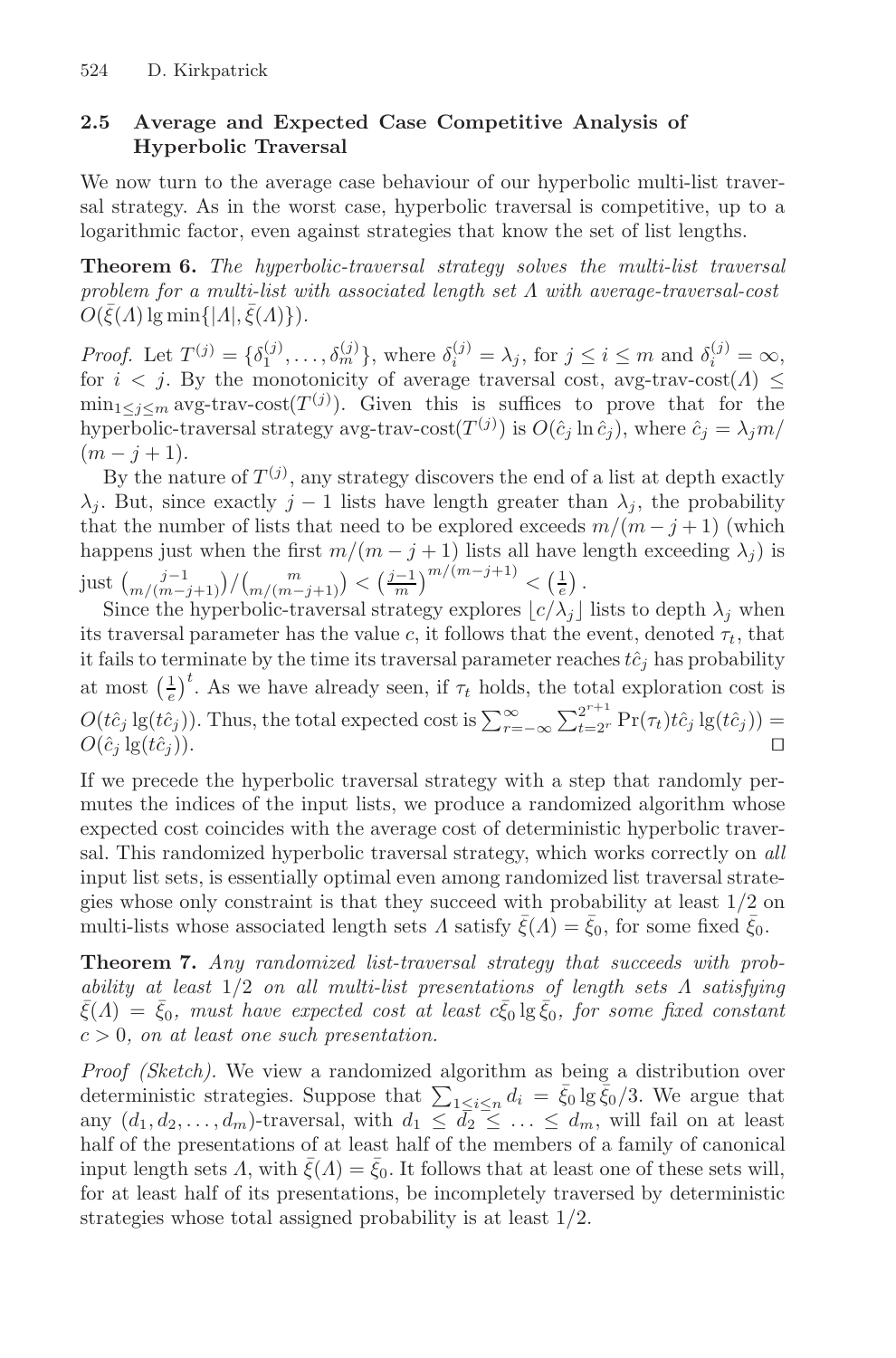**Corollary 2.** Any deterministic list-traversal strategy that behaves correctly on all multi-list presentations of length sets  $\Lambda$  satisfying  $\bar{\xi}(\Lambda) = \bar{\xi}_0$ , must have average cost at least  $c\bar{\xi}_0$  lg $\bar{\xi}_0$ , for some fixed constant  $c > 0$ , on at least one such presentation.

### **3 Applications of Hyperbolic Dovetailing**

#### **3.1 Generalized Cow-Path Search and Hybrid Algorithm Synthesis**

As discussed in the introduction, the multi-list traversal problem provides a wellmotivated generalization of cow-path search and hybrid algorithm synthesis. The variations in search cost functions, while significant for the exact competitive analysis of interest in the single goal versions of these problems, are essentially negligible when we consider asymptotic competitiveness bounds. For example, our lower bounds for multi-list traversal obviously still hold in the setting of cowpath search (where search cost is counted for revisiting path locations) but our hyperbolic traversal algorithm can be modified (by re-exploring a list only when the hyperbolic rank function doubles its value from the preceding exploration) so that the total search cost (counting revisits) can be assigned in such a way that every explored location has  $O(1)$  charges. Thus all of our multi-list traversal results carry over (with modified asymptotic constants) to these other problems.

Our results also extend to a slightly more general form of multi-list search in which individual lists may contain zero or more *goal* locations and the objective is to traverse at least one list to the location of its first goal. By truncating lists at their first goal, this reduces to what we call the signed multi-list traversal problem in which some lists are positive (i.e. they have a goal location at their end) and some are negative (i.e. they terminate, if at all, in a dead-end). Signed multi-list traversal provides a natural model of dovetailing processes that may terminate without success.

#### **3.2 Input-Thrifty Algorithms**

In many natural problem settings the knowledge about the input is incomplete. For instance, input numbers may initially be known only up to some precision, and additional precision may be obtainable, but only at a high cost. In such situations it is of interest to design algorithms that solve the problem using as little total input precision as possible.

Our results on list searching provide a modest but non-trivial contribution to the study of such algorithms, taking the extreme point of view that the computation within such an algorithm is free, and the only cost incurred is the number of input bits that need to be examined by the algorithm. Specifically, for a given algorithm and input sequence, we define the leading-input-bits-cost, or LIB-cost, for short, to be the number of input bits that the algorithm examines. We are interested in *input-thrifty algorithms*, i.e. algorithms whose LIB-cost is "small" in some quantifiable sense.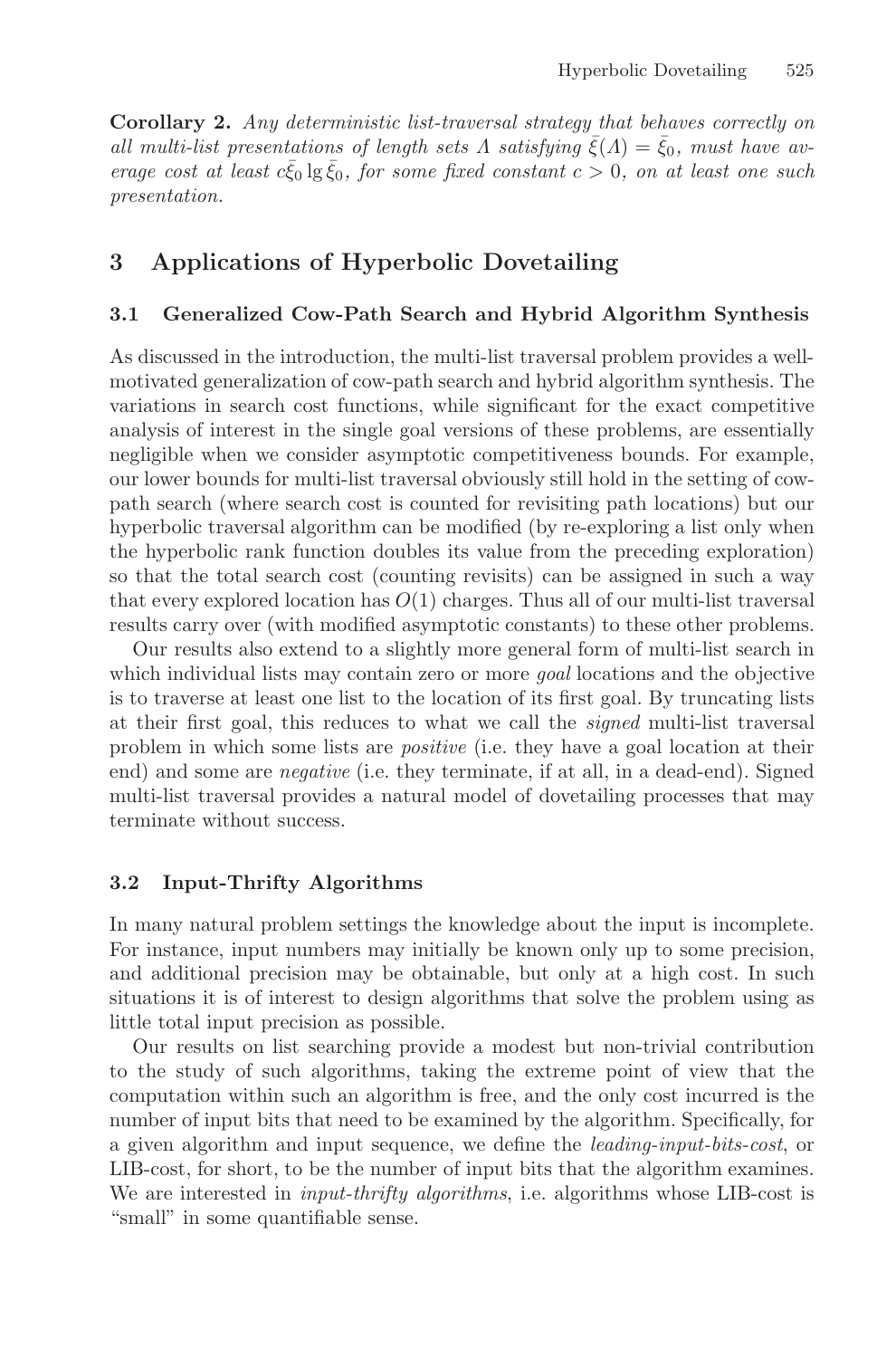We consider problems whose input is a sequence  $p_1, \ldots, p_n$  of real numbers in the half-open interval [0, 1]. An algorithm can access each such number  $p =$ in the half-open interval [0, 1). An algorithm can access each such number  $p = \sum_{j>0} p^{(j)} 2^{-j}$  via its binary representation  $p^{(1)}, p^{(2)}, \dots$ , and this happens by examining the bits  $p^{(j)}$  individually in order of decreasing significance, i.e. an algorithm can examine bit  $p^{(j)}$  only after it has examined bits  $p^{(1)}$  through  $p^{(j-1)}$ already. In practice, we will assume that each  $p_i$  has a finite, although arbitrarily long, representation (thereby guaranteeing finite cost for all inputs).

As a concrete application, suppose we are given a set of s numbers  $\{p_1,\ldots,p_s\}$ . Our goal is to determine if there exists a pair  $(p_i, p_j)$ , such that  $p_i \neq p_j$ . We can map this to an instance of the multi-list traversal problem as follows: each number  $p_i$  is interpreted as a list of length  $\lambda_i$ , where  $\lambda_i = \arg \min \{j \mid p_i^{(j)} \neq p_1^{(j)}\}$ (that is the position of the most significant bit on which  $p_i$  and  $p_1$  differ). It should be clear that (i) if the input set contains at least two distinct numbers then the associated multi-list contains at least one finite length list, and (ii) any multi-list traversal scheme corresponds to an not-all-equal certification algorithm in the LIB-cost model.

Note that any not-all-equal certification algorithm can be reformulated in such a way that at least as many bits of input  $p_1$  are explored as any other input, with at most a constant factor increase in the LIB-cost. (In effect this says that in the LIB-cost model the cost of certifying not-all-equal is essentially the same as certifying that some input number differs from one specific input,  $p_1$ .) It follows that competitive algorithms for multi-list traversal translate directly to input-thrifty not-all-equal certification algorithms.

## **Acknowledgements**

The author gratefully acknowledges helpful discussions concerning the material of this paper with Rolf Klein, Robert Tseng, and especially Raimund Seidel.

## **References**

- 1. Azar, Y., Broder, A.Z., Manasse, M.S.: On-line choice of on-line algorithms. In: Proc. 4th Annual ACM-SIAM Symposium on Discrete Algorithms, pp. 432–440 (1993)
- 2. Baeza-Yates, R.A., Culberson, J.C., Rawlins, G.J.E.: Searching in the plane. Information and Computation 106(2), 234–252 (1993)
- 3. Ben-David, S., Borodin, A.: A new measure for the study of on-line algorithms. Algorithmica 11, 73–91 (1994)
- 4. Boyar, J., Favrholdt, L.M.: The relative worst order ratio for on-line algorithms. ACM Trans. on Algorithms 3(2) (2007)
- 5. Boyar, J., Favrholdt, L.M., Larsen, K.S.: The relative worst order ratio applied to paging. In: Proc. 16th Annual ACM-SIAM Symposium on Discrete Algorithms, pp. 718–727 (2005)
- 6. Demaine, E., Fekete, S., Gal, S.: Online searching with turn cost. Theoretical Computer Science 361, 342–355 (2006)